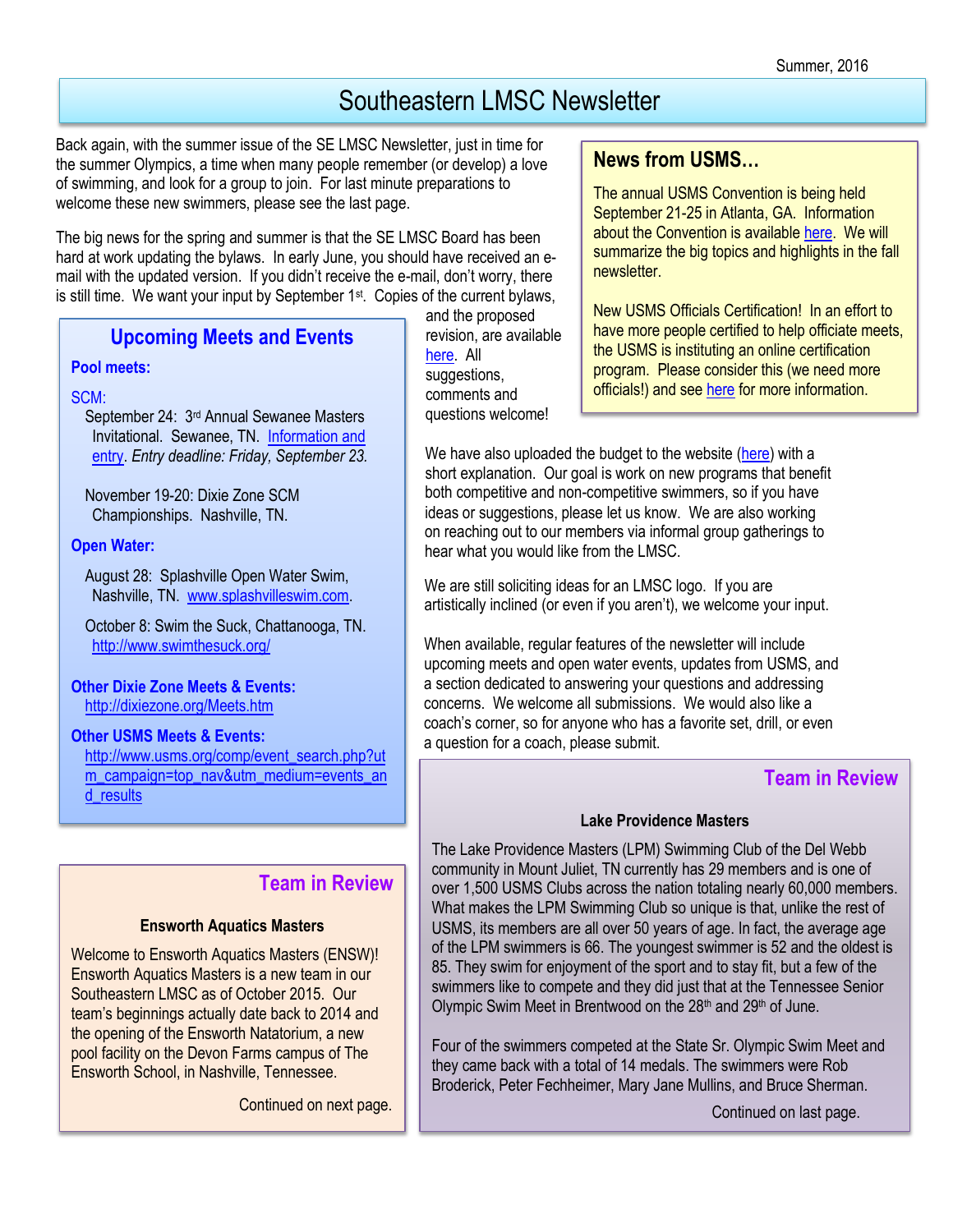



# **Newsletter Submissions & Comments**

Please submit items for the next newsletter by Tuesday, November 1, 2016. E-mail submissions to [SEWebmaster@usms.org](mailto:SEWebmaster@usms.org)

Submissions should be relevant to the entire LMSC.

This newsletter will evolve depending upon submissions, feedback, and editors. Please feel free to help in the evolution process with comments to: [SEWebmaster@usms.org](mailto:SEWebmaster@usms.org)

### **Ensworth in Review cont.**

For a year or so, a group of 10-15 masters' swimmers (under the team acronym, META) would informally gather to swim with a coach-written practice. Starting this past October, however, a more formal team entity was born, with coach-led workouts offered 10 different times throughout the week and the rise of organized team socials, casual postpractice coffees and dinners, encouraged swim meet participation, and weekly newsletters replete with news, photos and member trivia. The diversity of swimmers on our team has progressed, as well, and it is obvious looking at the various ages, abilities, and goals amongst our members; we thrive on creating a positive and fun environment that can also help each individual attain his/her goals. Our team numbers have steadily increased over the past 8 months and continue to do so, and we are proud to say that ENSW now boasts **69** U.S. Masters Swimming-registered swimmers!

Ensworth Aquatics Masters is lucky to have its home at a fabulous facility containing a state-of-the-art 50 meter pool, a lovely tile deck area, and windows along one entire side of the building that allow swimmers to feel almost like they are swimming outside. We would love to have you come check out our amazing pool! We always welcome outof-town visitors for FREE, so come join us for a practice the next time you are in Tennessee!  $\odot$  We also hope to host a U.S. Masters Swimming meet sometime soon, so hopefully many of you will join us for that. Until then, you can find out more information and follow us on Facebook ("Ensworth Aquatics Masters"), Twitter (@ENSWAquatics) and on our website, [http://www.ensworth.com/Page/Programs/Aq](http://www.ensworth.com/Page/Programs/Aquatics/Masters-Swimming) [uatics/Masters-Swimming.](http://www.ensworth.com/Page/Programs/Aquatics/Masters-Swimming)

If you have any questions, or if you plan to stop in for a visit, please contact Coach Chris McPherson at [nashvillemacs@mac.com.](mailto:nashvillemacs@mac.com) We hope to see you soon!

Submitted by Chris McPherson